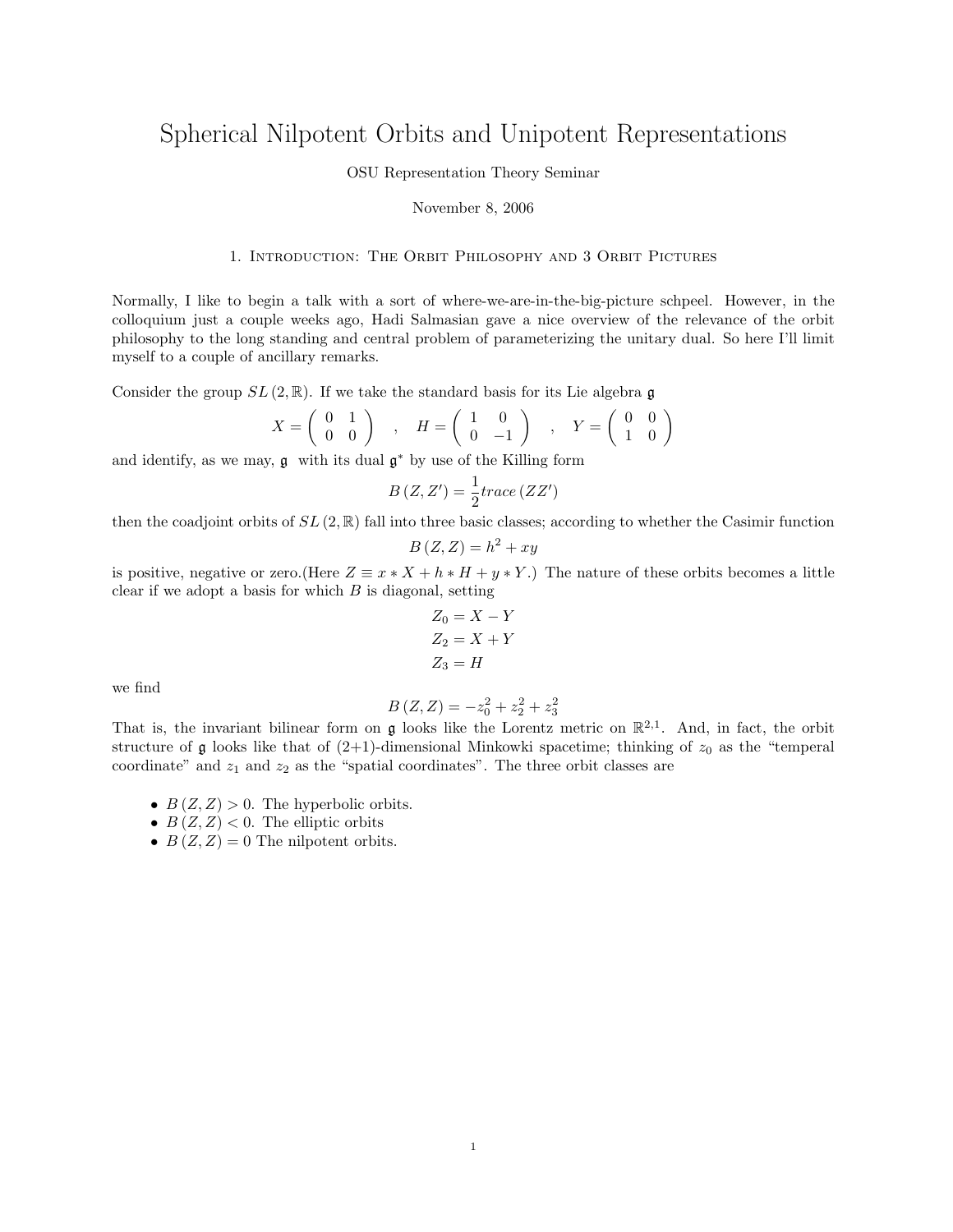For the first two orbit types there are more or less uniform methods of attaching unitary representations; respectively, (unitary) parabolic induction and cohomological parabolic induction The point of the current talk is to outline a uniform method for attaching unitary representations to a family of spherical nilpotent orbits.

Now in fact there are many ways of attaching a representation to an orbit. But they fall into two basic classes, and within each class there are several more-or-less canonical instances.

- Quantization Methods: by which I mean, the direct construction of  $\pi$  from geometric data attached to an orbit.
	- parabolic induction for hyperbolic orbits
	- cohomological parabolic induction for elliptic orbits
	- ??? for nilpotent orbits (no uniform construction is known)
- Dequantization Methods: by which I mean the identification of a particular orbit via some limit, contraction, or grading process.
	- The characteristic variety of the  $Ann(\pi) \subset U(\mathfrak{g})$ , a  $G_{\mathbb{C}}$ -orbit in  $\mathcal{N}_{\mathbb{C}} \subset \mathfrak{g}_{\mathbb{C}}^*$
	- The wave front set of  $\pi$ , a  $G_{\mathbb{R}}$  orbit in  $\mathfrak{g}_R = \mathcal{N}_{\mathbb{R}} \subset \mathfrak{g}_\mathbb{R}^*$
	- The associated variety of  $\pi$ , a  $K_{\mathbb{C}}$ -orbit in  $\mathcal{N}_{\mathfrak{p}} \subset (\mathfrak{g}_{\mathbb{C}}/\mathfrak{k}_{\mathbb{C}}) \approx \mathfrak{p}_{\mathbb{C}}$

Now actually for the problem of parameterizing the unitary dual, only the quantization methods are directly relevant. In fact, the dequantization methods produce only nilpotent orbits, which of course is only a finite set. (Thus, as far as the parameterization of the unitary dual goes dequantization methods provide only a crude partitioning of the unitary dual into a finite number of subsets.<sup>1</sup>

However, since it is the nilpotent orbits that stand as the last to succumb to a quantization scheme, and because in the cases where one can construct representations from a nilpotent orbits, dequantization methods take you invariably back to the same nilpotent orbit, it not so unnatural to think of a quantization method for nilpotent orbits as begining in any one of the three (tightly related) nilpotent orbits. In this talk, I shall propose a uniform method for attaching unitary representations to certain families of spherical nilpotent orbits in  $\mathfrak{p}_{\mathbb{C}}$ . A little more explicitly, I shall propose an explicit program for analyzing the signature characters and reducibility of certain degenerate principal series representations corresponding to the families of spherical nilpotent  $K_{\mathbb{C}}$ -orbits in  $\mathfrak{p}_{\mathbb{C}}$  that arise from sequences of strongly orthogonal noncompact weights.

## 2. Sahi's Construction

I'll begin by reviewing S. Sahi's construction<sup>2</sup> of certain families of unipotent representations occurring the simple Lie groups associated to simple real Jordan algebras; as this provides the basic template for the methodology I am proposing.

2.1. Apparatus. Sahi begins with a simple Lie group G with Lie algebra  $\mathfrak{g}$ , maximal compact subgroup K, and Cartan involution  $\theta$  for which G has a parabolic subgroup  $P = MAN$  with the following two properties

- (i) the nilradical  $N$  is abelian;
- (ii) P is conjugate to  $\theta N$ .

For such groups the Lie algebra n of G has the structure of simple real Jordan algebra and, in fact, conversely, given a simple real Jordan algebra  $\mathfrak n$ , a Lie group G with the properties (i) and (ii) above arises naturally as the conformal group of n via a standard construction due to Koecher and Tits.

<sup>1</sup>Moreover, refinements such as characteristic cycles, do little to improve the lack of injectivity inherent to dequantization methods

<sup>&</sup>lt;sup>2</sup>S. Sahi, Jordan algebras and degenerate principal series, J. reine angew. Math 462 (1995), 1-18.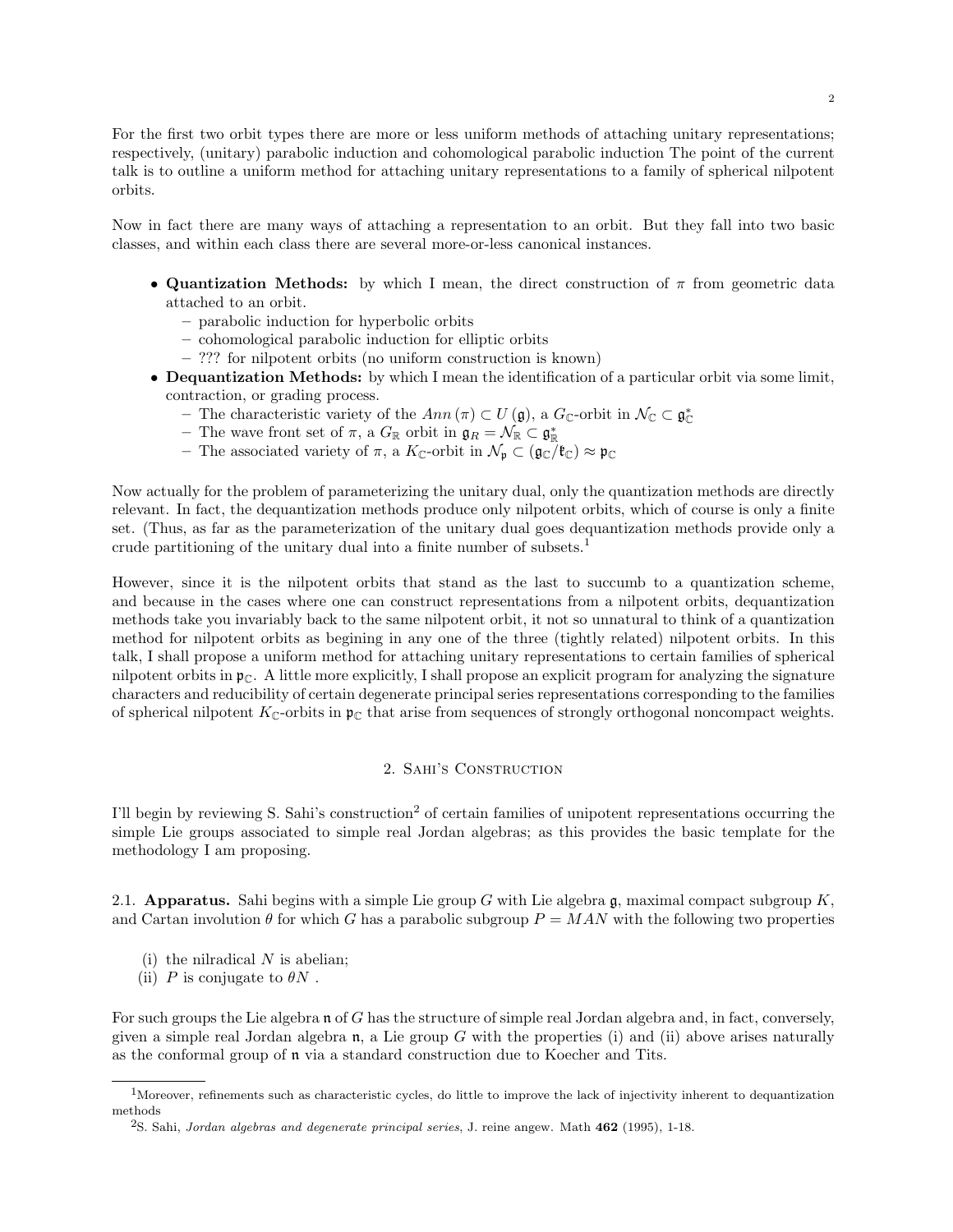In this setting Sahi considers a continuous family of spherical principal series representations

$$
I(s) = Ind_{MAN}^{G} (1 \otimes e^{s\nu} \otimes 1) , s \in \mathbb{R}
$$

where  $e^{\nu}$  is the character of A corresponding to, on the one hand, the half sum of the positive restricted roots w.r.t.  $a = Lie(A)$ , or on the other hand, the determinant of action of  $L = MA$  on  $n = Lie(N)$ . The unipotent representations of interest occur as certain unitarizable constituents that "pop out" of the generically irreducible representations  $I(s)$  are certain discrete values of the parameter s (i.e., at certain "reduction points").

We point out that the hypotheses (i) and (ii) above, besides landing us squarely in the Jordan algebra setting have two crucial representation theoretical consequences for the spherical principal representations  $I(s)$ . For (i) guarantees

 $(i')$  the K-types of  $I(s)$  have multiplicity one.

a simplification that's essential for Sahi's analysis; and (ii) guarantees that

(ii') each irreducible constituent of  $I(s)$  carries an invariant Hermitian form,

which, of course, is a prerequisite for unitarity.

However, before describing Sahi's methodology I should point out three other salient features of Sahi's setup.

- (iii) If  $\{e_1, \ldots, e_n\}$  is a complete set of primitive idempotent in **n**, thought of a Jordan algebra, then the  ${e_i}$  thought of as elements of g are strongly orthogonal. Moreover, to each primitive idempotent  $e_i$  there is a corresponding TDS (three-dimensional  $\mathfrak{sl}_2$  subalgebra)  $\mathfrak{s}_i$ , and  $[\mathfrak{s}_i, \mathfrak{s}_j] = 0$  if  $i \neq j$ .
- (iv) For each non-negative integer k,  $I(r + 2k)$  has an irreducible finite-dimensional spherical subrepresentation. (Here  $r$  is just the  $\rho$ -shift associated to normalized parabolic induction.)
- (v) The norm function on the associated Jordan algebra gives rise to certain invariant differential operators  $D_m$  that intertwines  $I(m)$  with its dual  $I(-m)$ . (These are the Kostant-Sahi Capelli operators.)

### 2.2. Methodology.

2.2.1. The Hermitian Form on K-types. Let  $t_0$  be a maximal compact subalgebra of  $\iota \cap \mathfrak{k}$  and let  $t_1$  be a maximal compact subalgebra of the orthogonal complement of  $\iota \cap \mathfrak{k}$  in  $\mathfrak{k}$ , so that  $\mathfrak{t} = \mathfrak{t}_0 + \mathfrak{t}_1$  is a Cartan subalgebra of  $\mathfrak{k}$ . Let  $n = \dim \mathfrak{t}_1$ . Let  $\Sigma = \Sigma(\mathfrak{t}_1, \mathfrak{k})$  be the restricted root system of  $\mathfrak{k}$  with respect to  $\mathfrak{t}_1$ . For ease of exposition, we describe how Sahi's analysis works out in the case when  $\Sigma$  is of Cartan type  $C_n$ . (The other possibilities are  $\Sigma = A_{n-1}$  and  $D_n$ , and for these cases the methodology is the same, up to slight discrepancies in the formulas.) Sahi fixes a positive system for  $\Sigma$  and adopts a basis  $\{\gamma_1,\ldots,\gamma_n\}$  for  $\mathfrak{t}_1^*$  so that the simple roots of  $\Sigma$  are

$$
\frac{1}{2}(\gamma_1 - \gamma_2), \ \frac{1}{2}(\gamma_2 - \gamma_3), \ \ldots \ , \ \frac{1}{2}(\gamma_{n-1} - \gamma_n), \ \gamma_n
$$

and it turns out that each  $\gamma_i$  is the restriction to  $\mathfrak{t}_1$  of an extremal weight of the representation of K on  $\mathfrak{p}$ , and that (the highest weights of) the K-types of  $I(s)$  are

$$
S = \{ \mu = a_1 \gamma_1 + \dots + a_n \gamma_n \in span_{\mathbb{Z}} (\gamma_1, \dots, \gamma_n) \mid a_1 \geq a_2 \geq \dots \geq a_n \geq 0 \} \quad .
$$

Let us write V for the  $(\mathfrak{g}, K)$ -module of  $I(s)$  (i.e. the subspace of K-finite vectors), and denote by  $V_\mu$ the (unique) irreducible summand of V corresponding to the K-type  $\mu \in \mathcal{S}$ . We denote by  $\langle \cdot, \cdot \rangle_s$  the **g**-invariant Hermitian form on V inherited from  $I(s)$  (unique up to scalar, but dependent upon s), and by  $\langle \cdot, \cdot \rangle_K$  the (unique up to scalar) positive-definite Hermitian form arising from the realization of V as  $L^2(K/(L\cap K))_{K-finite}$  Since V is multiplicity free, the restriction of  $\langle \cdot, \cdot \rangle_s$  to any particular K-type  $V_{\alpha}$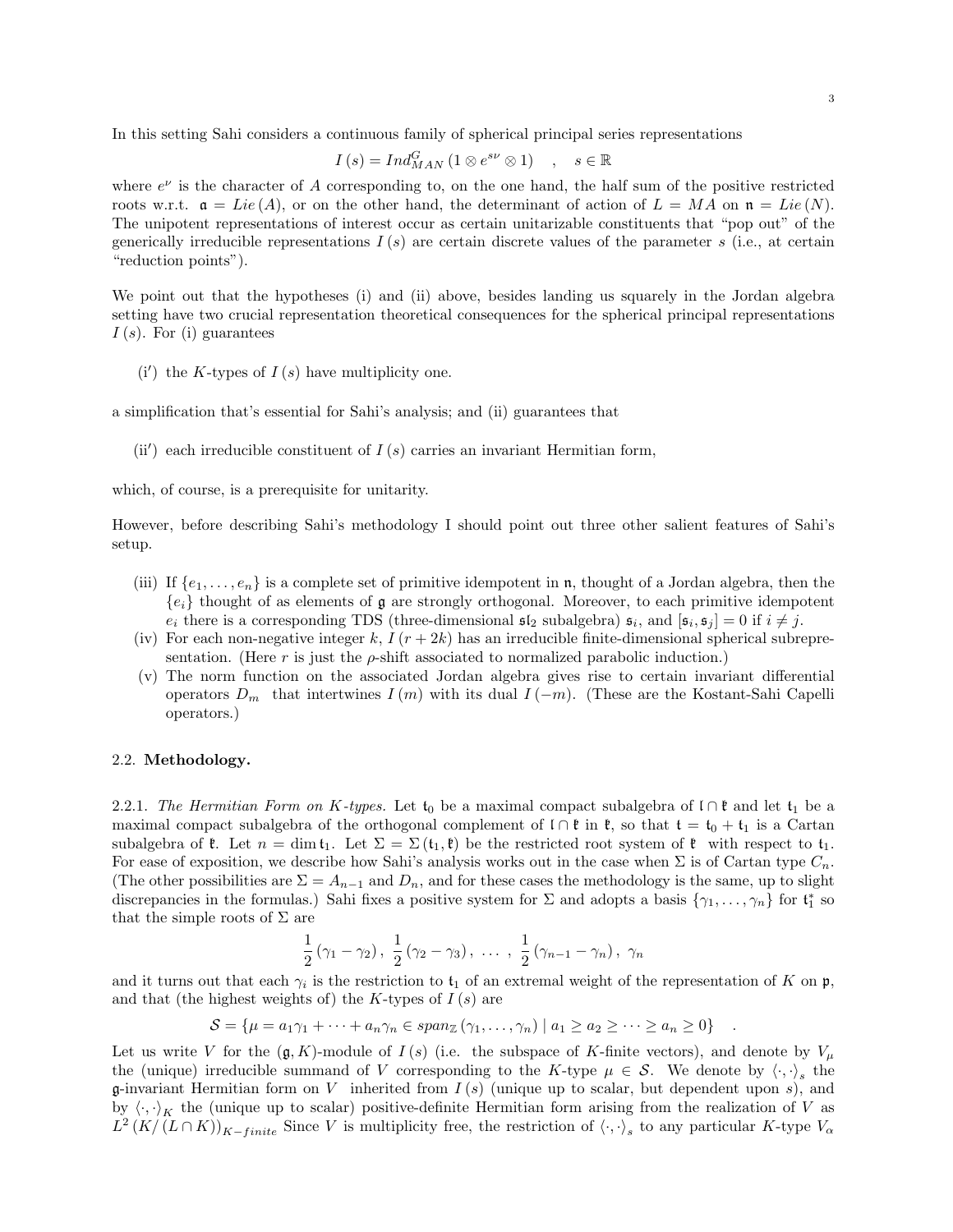must coincide with the restriction of  $\langle \cdot, \cdot \rangle_K$  to  $V_\alpha$  up to an overall scalar factor. And since  $V_\alpha \perp V_\beta$  if  $\alpha \neq \beta$ , we can write

$$
\left\langle \cdot,\cdot\right\rangle _{s}=\bigoplus_{\alpha\in\mathcal{S}}\varepsilon_{\alpha}\left(s\right)\left\langle \cdot,\cdot\right\rangle _{K}|_{V_{\alpha}}
$$

In this light, a unitarizable submodule of  $I(s)$  will manifest itself as a q-invariant set of K-types for which the scalar factors  $\varepsilon_{\alpha}(s)$  are either all positive or all negative.

2.2.2. The local transition functions  $c_{\alpha,i}(s)$  and  $d_{\alpha,i}(s)$ . To get a handle on the relative signs K-type weight functions  $\varepsilon_{\alpha}(s)$  and indeed to identify g-invariant subsets of K-types, Sahi examines certain "transition" functions" between neighboring K-types.<sup>3</sup> Suppose a K-types  $\alpha$  is connected to a different K-type  $\beta$  by an element  $X \in \mathfrak{p}$ . A little more explicitly, suppose there is a  $v_{\alpha} \in V_{\alpha}$ ,  $v_{\beta} \in V_{\beta}$  and elements  $X, \overline{X} \in \mathfrak{p}$  such that

$$
v_{\beta} = \pi_s(X) v_{\alpha} , \quad v_{\alpha} = \pi_s(\overline{X}) v_{\beta} .
$$

Then the g-invariance of  $\langle \cdot, \cdot \rangle_s$  requires

$$
\left\langle \pi_x\left(X\right)v_\alpha,v_\beta\right\rangle_s=-\left\langle v_\alpha,\pi_s\left(\overline{X}\right)v_\beta\right\rangle_s
$$

or

$$
(*)\qquad \qquad \varepsilon_{\beta}\left(s\right)\left\langle\pi_{s}\left(X\right)v_{\alpha},v_{\beta}\right\rangle_{K}=-\varepsilon_{\alpha}\left(s\right)\left\langle v_{\alpha},\pi\left(\overline{X}\right)v_{\beta}\right\rangle_{K}
$$

Now note that we can, without loss of generality, take both  $v_{\alpha}$  and  $v_{\beta}$  are normalized so that

$$
\langle v_{\alpha}, v_{\alpha} \rangle_K = 1 = \langle v_{\beta}, v_{\beta} \rangle_K
$$

and suppose further that the  $\langle \cdot, \cdot \rangle_K$ -orthogonal projections of  $\pi_s(X)$   $v_\alpha$  onto  $v_\beta$  is  $c_{\alpha,\beta,X}$   $(s)$   $v_\beta$ , and similarly the orthogonal projection of  $\pi_s(\overline{X})$   $v_\beta$  onto  $v_\alpha$  is  $d_{\alpha,\beta,X}(s)$   $v_\alpha$ . Then condition (\*) becomes

$$
\varepsilon_{\beta}(s) c_{\alpha,\beta,X}(s) = -\varepsilon_{\alpha}(s) d_{\alpha,\beta,X}(s)
$$

From this it is clear that the occurrence of "signature flips" in the  $\langle \cdot, \cdot \rangle_s$  would be revealed by getting a handle on all the transition functions between neighboring K-types.

Well, unfortunately, finding all the functions  $c_{a,\beta,X}(s)$  and  $d_{\alpha,\beta,X}(x)$  is way, way too much to hope for. N.B., that even after fixing the K-types  $\alpha$  and  $\beta$ , there will be many possible choices of  $v_{\alpha} \in V_{\alpha}$ ,  $v_{\beta} \in V_{\beta}$ and  $X, X \in \mathfrak{p}$ . Moveover, without some additional organizing principles, the transition functions cannot be used to identify submodules for which the sign of the local signatures are constant. For even if you knew all the transition functions between  $V_\alpha$  and  $V_\beta$  are zero, you would not be cannot conclude that  $V_\alpha$  and  $V_\beta$ can not be connected by an element of  $U(\mathfrak{g})$  via an alternate (albeit non-direct); e.g. as in



We shall see below that Sahi's setup permits the exploitation of a small, tractable family of transitions functions to detect both reduciblility and unitarity.

**Observation 2.1.** Let  $V_{\alpha}$  be a K-type in V. Then the K-types  $V_{\beta}$  that are directly reachable from  $V_{\alpha}$  via **g** have  $\beta = \alpha \pm \gamma_i$  for some  $i \in \{1, \ldots, n\}.$ 

The K-types of V that are directly reachable from  $V_{\alpha}$  must also be K-types in

 $\mathfrak{p} \otimes V_{\alpha}$  .

<sup>&</sup>lt;sup>3</sup>Here I use the term "transition functions" by analogy with the notion of transition matrix in quantum mechanics; not by analogy with differential geometry.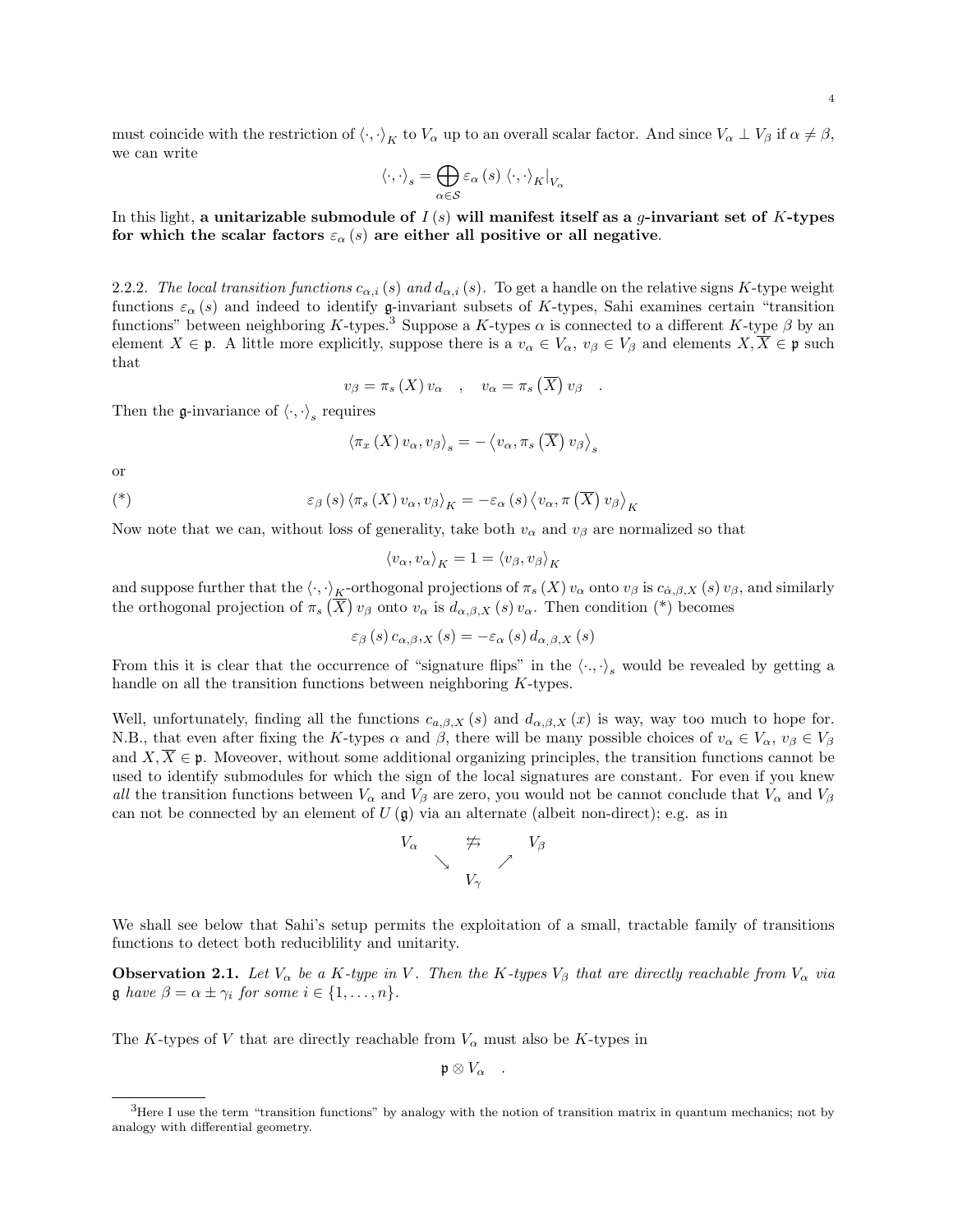As is well known,<sup>4</sup> the possible highest weights in such a tensor product must be of the form  $\alpha + \mu$  with  $\mu$ a weight of p. The weights (really, the restricted weights of p, but no matter ...) of p

$$
\{\pm \gamma_i \mid i = 1, \dots, n\} \cup \left\{\frac{1}{2} \left(\pm \gamma_i \pm \gamma_j\right) \mid 1 \leq i < j \leq n\right\}
$$

However, it is clear that since the  $\alpha \in \mathcal{S}$  must be integral linear combinations of the  $\gamma_i$ , only highest weights of the form  $\alpha \pm \gamma_i$  can be in both V and  $\mathfrak{p} \otimes V_\alpha$ .

Theorem 2.2 (Kumar). Let g finite-dimensional semisimple Lie algebra, endowed with a chosen Cartan algebra h, positive system  $\Delta^+(\mathfrak{h}, \mathfrak{g})$  and Weyl group W  $(\mathfrak{h}, \mathfrak{g})$ . Let  $\lambda, \mu$  be any pair of dominant weights for  $\Delta^+$  (h, g) and consider the tensor product  $V_\lambda \otimes V_\mu$  of the corresponding finite-dimensional represenations. Then

- Whenever  $w \in W(\mathfrak{h}, \mathfrak{g})$  is such that  $\lambda + w\mu$  is dominant,  $V_{\lambda} \otimes V_{\mu}$  has an irreducible subrepresentation  $(V_\lambda \otimes V_\mu)_{\lambda+w\mu}$  of highest weight  $\lambda+w\mu$ . Moreover, this subrepresentation occurs in  $V_\lambda \otimes V_\mu$  with multiplicity exactly one..
- If  $v_\lambda$  is a highest weight vector for  $V_\lambda$  and  $v_{w\mu}$  is a weight vector in the w $\mu$  weight space of  $V_\mu$ , then the vector  $v_\lambda \otimes v_{w\mu}$  has a non-zero projection onto the highest weight space of  $(V_\lambda \otimes V_\mu)_{\lambda+w\mu}$ .

From the fact that the  $\{\gamma_1,\ldots,\gamma_n\}$  are all extremal weights of the representation of K on p, we can now infer

**Observation 2.3.** For any  $\alpha \in \mathcal{S}$ , let  $P_{\alpha}: V \to V_{\alpha}$  denote the corresponding K-equivariant orthogonal projection of V onto the K-type with highest weight  $\alpha$ . Let  $v_{\alpha}, v_{\beta}$  be the (unique up to scalars) highest weight vectors of, respectively, two different K-types $V_{\alpha}$ ,  $V_{\beta}$  in V. Then  $V_{\alpha}$  is directly connected to  $V_{\beta}$ ; i.e., there exists an element  $X \in \mathfrak{g}$  such that  $ad(X) V_\alpha \cap V_\beta \neq \{0\}$ , if and only if there is an extremal weight  $\gamma_i$ of **p** such that  $\beta = \alpha + \gamma_i$  and

$$
P_{\beta}\pi_s(X_i) v_{\alpha} = c_{\alpha,i}(s) v_{\beta} \neq 0
$$

where  $0 \neq X_i \in \mathfrak{p}_{\gamma_i}$ .

Suppose now for each K-type  $V_\lambda$ ,  $\lambda \in \mathcal{S}$ , we choose a highest weight vector  $v_\lambda$  normalized so that

$$
\langle v_\lambda, v_\lambda \rangle_K = 1 \quad .
$$

Then, by the preceding observations, if a K-type  $V_{\alpha}$  is (directly) connected to a K-type  $V_{\beta}$ , we must have  $\beta = \alpha \pm \gamma_i$  for some  $i \in \{1, \ldots, n\}$ . In fact, we can assume (by if necessary relabeling  $\alpha$  and  $\beta$ ) that  $\beta = \alpha + \gamma_i$ , and that

$$
P_{\beta}(\pi_{s}(X_{i}) v_{\alpha}) = c_{\alpha,i}(s) v_{\beta}
$$

$$
P_{\alpha}(\pi_{s}(\overline{X}_{i}) v_{\beta}) = d_{\alpha,i}(s) v_{\alpha}
$$

In fact, we can refine the choice of  $X_i \in \mathfrak{p}_{\gamma_i}$  and the normalizations of  $v_\alpha$  and  $v_\beta$  so that  $c_{\alpha,i}(s), d_{\alpha,i}(s)$  are real and the criteria (\*) becomes

$$
\frac{c_{\alpha,i}(s)}{d_{\alpha,i}(s)} = \frac{\varepsilon_{\beta}(s)}{\varepsilon_{\alpha}(s)}
$$

In summary, as far as the signature character of V goes, it suffices to understand the transition functions between highest weight vectors of neighboring K-types.

2.2.3. Consequences of the realization  $I(s) = Ind_{MAN}^G(1 \otimes e^{\nu s} \otimes 1)$ . It follows from the fact that V

is the underlying space of the realization of a spherical parabolically induced representation in the compact picture, that  $\pi_s(X)$  is an affine function of s for any  $X \in \mathfrak{g}$ . This implies, in particular, that the transition

<sup>&</sup>lt;sup>4</sup>See, for example, Execise 13, on page 111 in Knapp's book Representation Theory of Semisimple Lie Groups.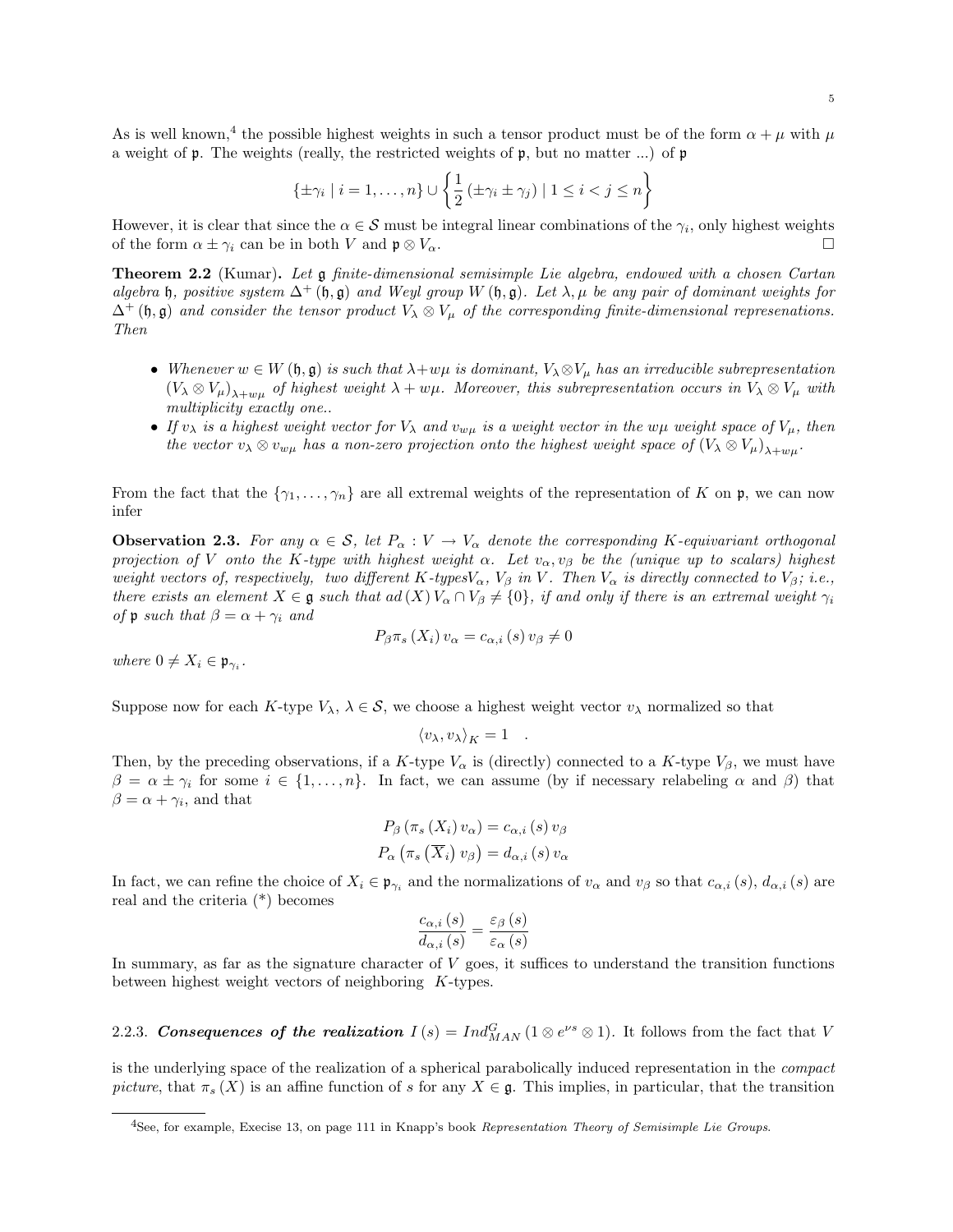functions  $c_{\alpha,i}(s)$  and  $d_{\alpha,i}(s)$ , are affine functions of the inducing parameter s. Thus, for example, we can write

$$
c_{\alpha,i}(s) = A_{\alpha,i}(B_{\alpha,i} - s/2)
$$

Another consequence of the fact that V is the underlying space of the compact picture realization of a spherical induced representation is the following identity

$$
\pi_{t+t'}(X)(vu) = (\pi_t(X) u) v + u(\pi_{t+r}(X)) v
$$

This identity leads to the following lemma.

**Lemma 2.4.** For  $i = 1, ..., n$ , let  $\mu_i = \gamma_1 + \cdots + \gamma_i$ . Suppose  $\alpha$  and  $\alpha + \gamma_i$  are in S. If  $i \leq j$ , then (2)  $c_{\alpha+\mu_i,i} (t+2) = k_i c_{\alpha,i} (t)$ 

where  $k_i$  is a non-zero constant (independent of t).

2.2.4. Consequences of the Capelli Identity. In an earlier paper Kostant and Sahi found a Capelli operator D intertwining the representations  $I(2)$  and  $I(-2)$ , and established that on a K-type  $V_{\alpha}$ , D acts by the scalar

$$
D|_{V_{\alpha}} = \prod_{j=1}^{n} \left( a_j + r_j - \frac{1}{2} \right) \left( a_j + r_j + \frac{1}{2} \right) \cdot \mathbf{1}_{V_{\alpha}}
$$

if  $\alpha = a_1 \gamma_1 + \cdots + a_n \gamma_n$ . Applying the intertwining property of D to the current setting

$$
\pi_{-2}(X_i) D v_{\alpha} = D \pi_2(X_i) v_{\alpha}
$$

and applying (\*\*), Sahi obtains

$$
\left(a_i + r_i - \frac{1}{2}\right)\left(a_i + r_i + \frac{1}{2}\right)c_{\alpha,i}(-2) = \left(a_i + r_i + \frac{1}{2}\right)\left(a_i + r_i + \frac{3}{2}\right)c_{\alpha,i}(2)
$$

Assuming  $c_{\alpha,i}(s)$  is not identically zero, (1) and (3) imply

$$
(3) \t B_{\alpha,i} = a_i + r_i + \frac{1}{2}
$$

From (1), (3), one can now, nearly, deduce the following lemma and corollary.

**Lemma 2.5.** Suppose  $\alpha$  and  $\alpha + \gamma_i$  are n S, with  $\alpha = \sum_{i=1}^n a_i \gamma_i$ . If the transition function  $c_{\alpha,i}(s)$  is not *identically zero, then*  $c_{\alpha,i}(s)$  *is a non-zero multiple of*  $(a_i + r_i + \frac{1}{2}(1-s))$ *.* 

**Corollary 2.6.** Suppose  $\alpha$  and  $\alpha + \gamma_i$  are n S, with  $\alpha = \sum_{i=1}^n a_i \gamma_i$  and the transition function  $c_{\alpha,i}(s)$  is not identically zero. If we normalize  $v_{\alpha}$  and  $v_{\alpha+\gamma_i}$  so that

$$
c_{\alpha,i}(s) = (a_i + r_i + (1 - s)/2)
$$

Then

$$
d_{\alpha,i}(s) = (a_i + r_i + (1+s)/2) \frac{\langle v_{\alpha+\gamma_i}, v_{\alpha+\gamma_i} \rangle_K}{\langle v_{\alpha}, v_{\alpha} \rangle_K}
$$

2.2.5. Consequences of (iii) and (iv) and the formulas for  $c_{\alpha,i}(s)$  and  $d_{\alpha,i}(s)$ . The explicit determination of the transition functions is thus reduced to verifying that the transitions functions  $c_{\alpha,i}(s)$  can not be identically zero. This fact Sahi proves as follows

• The fact that  $I(2)$  has a irreducible spherical subrepresentation  $F_1$  with K-types 0 and

$$
\mu_i = \gamma_1 + \cdots + \gamma_i \qquad , \qquad 1 \le i \le n
$$

implies that the transitions functions

for 
$$
1 \leq i \leq n
$$
,  $c_{\mu_{i-1},i}(s) \not\equiv 0$  as a function of s.

Otherwise,  $F_1$  itself would be reducible.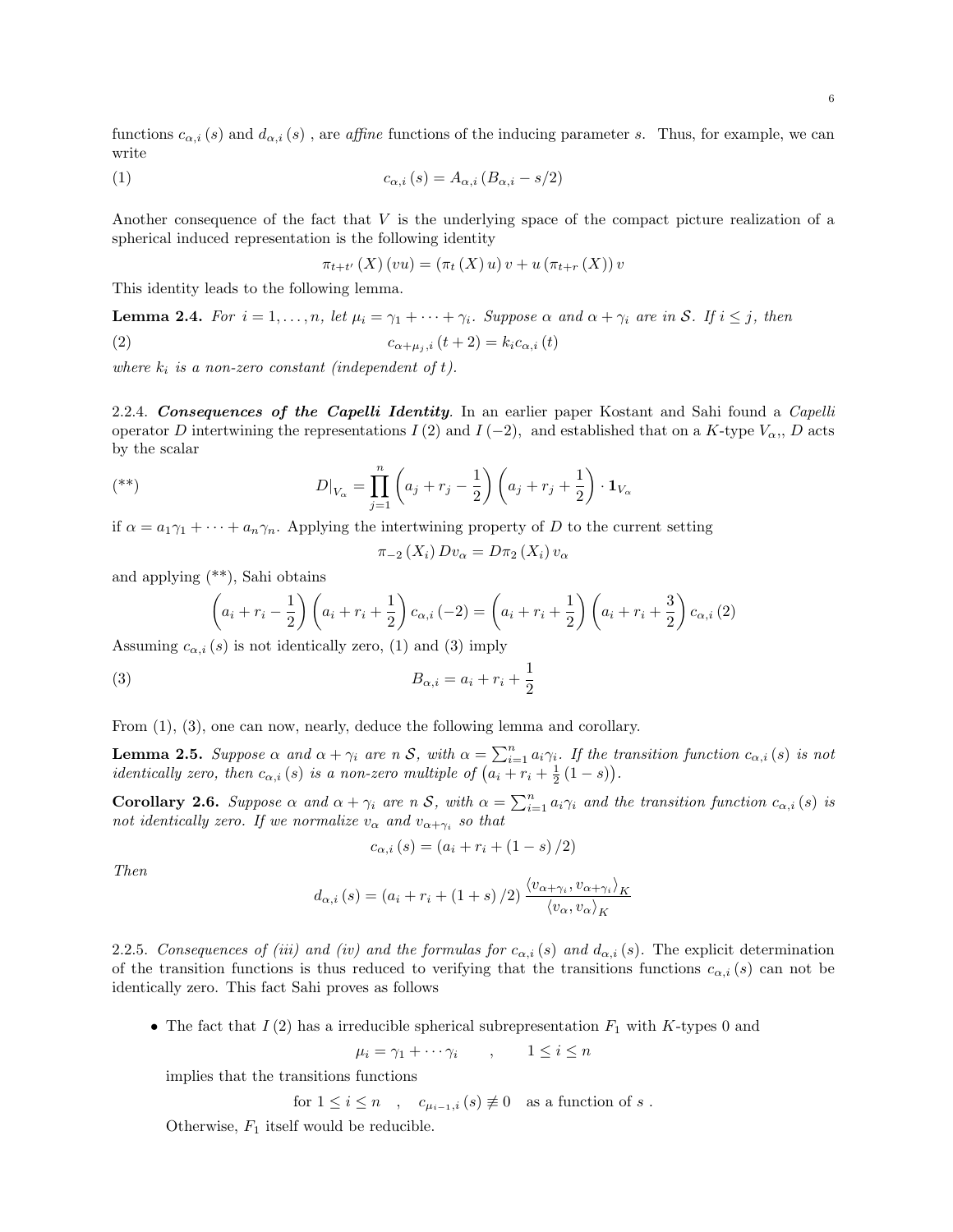• Lemma 2.4 above, the strong orthogonality of the  $X_i$  and some diagram chasing then permits Sahi to infer from the non-triviality of the  $c_{\mu_{i-1},i}(s)$  that

If  $\alpha$  and  $\alpha + \gamma_i$  are in S, then  $c_{\alpha,i}(s) \not\equiv 0$  as a function of s

and so we can replace Corollary 4.3 with

**Theorem 2.7.** Suppose  $\alpha = \sum_{i=1}^n a_i \gamma_i$  and both  $\alpha$  and  $\alpha + \gamma_i$  are n S. Then, we can normalize  $v_{\alpha}$  and  $v_{\alpha+\gamma_i}$  so that

$$
c_{\alpha,i}(s) = (a_i + r_i + (1 - s)/2)
$$

and

$$
d_{\alpha,i}(s) = (a_i + r_i + (1+s)/2) \frac{\langle v_{\alpha+\gamma_i}, v_{\alpha+\gamma_i} \rangle_K}{\langle v_{\alpha}, v_{\alpha} \rangle_K}
$$

.

#### 3. Generalization to Arbitrary Semisimple Groups

Ostensibly, Sahi's construction is highly dependent on the Jordan algebra setting from which it arose. In particular, circumstances (i) and (ii) effectively restrict  $G$  to the class of groups associated with real semisimple Jordan algebras. Circumstance (iv) also seems very much a relic of the Jordan algebra setting. The thesis and whole point of this talk is that the real underpinnings of Sahi's construction; i.e. circumstances  $(i'), (ii'), (iii), (iv)$  and even  $(v)$  can be replicated for any connected semisimple group G via the notion of sequences of non-compact roots I introduced in a talk last spring.

Let me recall that business. For simplicity, let me assume that  $G$  is not of hermitian symmetric type. Fix a maximal compact subgroup K, Cartan involution  $\theta$ , and Cartan decomposition  $\mathfrak{g} = \mathfrak{k} + \mathfrak{p}$  of the complexified Lie algebra of G. The representation of K on  $\mathfrak p$  is irreducible. Let  $\gamma_1$  be the highest weight of  $\mathfrak p$  with respect to some Cartan algebra t of  $\mathfrak k$  and some choice of positive system  $\Delta^+$  (t,  $\mathfrak k$ ). Starting with  $\gamma_1$  we construct a sequence  $\Gamma = \{\gamma_1, \ldots, \gamma_n\}$  of strongly orthogonal noncompact weights according to the following inductive prescription:

- $\gamma_i$  lies in the Weyl orbit of  $\gamma_1$
- $\gamma_1 + \cdots + \gamma_i$  is a dominant weight with respect to  $\Delta^+$  (t, t)
- $X_i \in \mathfrak{p}_{\gamma_i}$  is strongly orthogonal to every  $X_j \in \mathfrak{p}_j$ ,  $j < i$ . (This means that neither  $\gamma_i + \gamma_j$  nor  $\gamma_i \gamma_j$ is a t-weight of  $\mathfrak{a}$ .)

Now let  $\Gamma = \{\gamma_1, \ldots, \gamma_n\}$  be such a (maximal) sequence. Then in each (1-dimensional) weight space  $\mathfrak{p}_{\gamma_i}$ we can choose a representative nilpotent noncompact element  $x_i$ , and construct an associated normal triple  $\{x_i, h_i, y_i\}$ ; that is to say additional elements  $h_i \in \mathfrak{t}$ ,  $y_i \in \mathfrak{p}_{-\gamma_i}$  such that

$$
[h_i, x_i] = 2x_i
$$
,  $[h_i, y_i] = -2y_i$ ,  $[x_i, y_i] = h_i$ 

In fact, we can choose  $\{x_i, h_i, y_i\}$  so that

$$
y_i = \overline{x_i}
$$

$$
h_i \in i\mathfrak{t}_\mathbb{R}
$$

and we do so because this becomes useful later on. Morever, because the  $x_i$  are all strongly orthogonal the corresponding  $\mathfrak{sl}_2$  subalgebras of  $\mathfrak g$ 

$$
\mathfrak{s}_i = span_{\mathbb{C}}(x_i, h_i, y_i)
$$

will all commute with each other. Let

$$
\mathfrak{t}_1 = span_{\mathbb{C}}\left(h_1,\ldots,h_n\right)
$$

and let  $t_0$  be the orthogonal complement of  $t_1$  in t.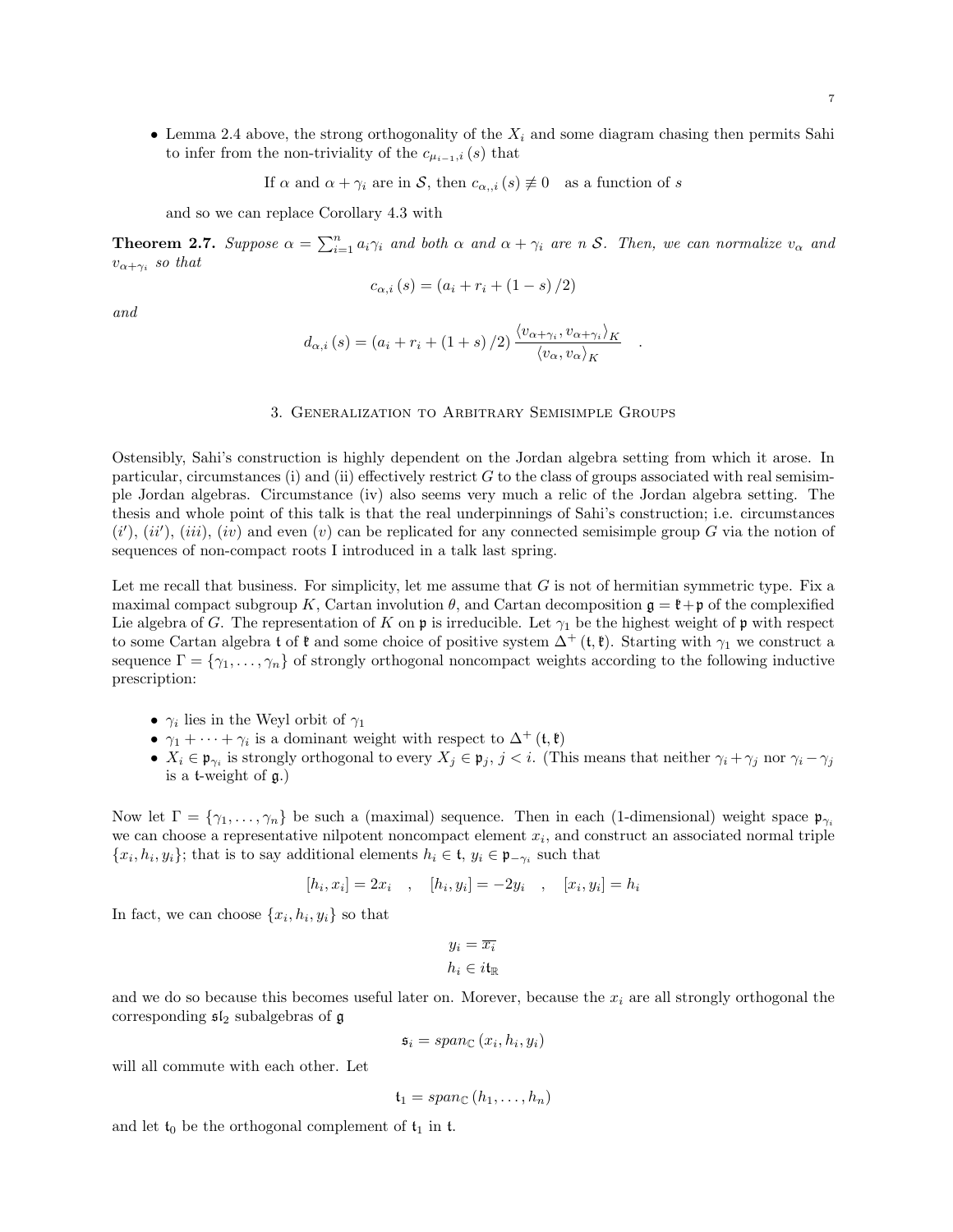## Theorem 3.1 (B). Let

$$
Y_i = y_1 + \cdots + y_i
$$

Then the representation of  $K_C$  carried by the regular functions on the closure of  $K_C \cdot Y_i$  is multiplicity free and its K-types  $\mu$  are exactly

$$
S_i = \{ \mu = a_1 \gamma_1 + \dots + a_i \gamma_i \in span_{\mathbb{Z}} (\gamma_1, \dots, \gamma_i) \mid a_1 \ge a_2 \ge \dots \ge a_i \ge 0 \}
$$

if  $i < n$ . If  $i = n$  then one has

$$
S_n = \{ \mu = a_1 \gamma_1 + \dots + a_n \gamma_n \in span_{\mathbb{Z}} (\gamma_1, \dots, \gamma_i) \mid a_1 \geq a_2 \geq \dots \geq a_{n-1} \geq a_n \}
$$

if the restricted root system  $\Sigma(\mathfrak{t}_1,\mathfrak{k})$  is of type  $A_{n-1}$  or

$$
S_n = \{ \mu = a_1 \gamma_1 + \dots + a_n \gamma_n \in span_{\mathbb{Z}} (\gamma_1, \dots, \gamma_i) \mid a_1 \ge a_2 \ge \dots \ge a_{n-1} \ge |a_n| \ge 0 \}
$$

if the restricted root system is of type  $D_n$ , or

$$
S_n = \{ \mu = a_1 \gamma_1 + \dots + a_n \gamma_n \in span_{\mathbb{Z}} (\gamma_1, \dots, \gamma_i) \mid a_1 \ge a_2 \ge \dots \ge a_{n-1} \ge a_n \ge 0 \}
$$

if  $\Sigma(\mathfrak{t}_1,\mathfrak{k})\neq A_{n-1}, D_n$ .

3.1. Cayley transform. From here on we restrict our attention to the "quasi-principal" TDS  $\{X, H, Y\}$  =  $\{X_n, H_n, Y_n\}$  and the big orbit  $K_{\mathbb{C}} \cdot Y$ . Set

$$
\widetilde{X} = \frac{1}{2} (X + Y - iH)
$$

$$
\widetilde{H} = -i (X - Y)
$$

$$
\widetilde{Y} = \frac{1}{2} (X + Y + iH)
$$

then  $\left\{ \widetilde{X},\widetilde{H},\widetilde{Y}\right\}$  is a Cayley triple in  $\mathfrak{g}_{\mathbb{R}},$  that is to say, a standard triple in  $\mathfrak{g}_{\mathbb{R}}$  such that

$$
\theta \widetilde{X} = -\widetilde{Y}
$$

$$
\theta \widetilde{Y} = -X
$$

$$
\theta \widetilde{H} = -\widetilde{H}
$$

3.2. Spherical induced representation. Since  $\widetilde{H}$  is a semisimple element of  $\mathfrak{p}_\mathbb{R}$ , we can use it to construct

a certain parabolic subgroup  $P = MAN$  of G as well as a certain character of A. This construction goes as follows.

We now define

$$
\mathfrak{n} =
$$
 direct sum of positive eigenspaces of  $ad\left(\widetilde{H}\right)$  in  $\mathfrak{g}_{\mathbb{R}}$ , \n $\mathfrak{l} = 0$ -eigenspace of  $ad\left(\widetilde{H}\right)$  in  $\mathfrak{g}_{\mathbb{R}}$ , \n $\mathfrak{a} = Z(\mathfrak{l}) \cap \mathfrak{p}_{\mathbb{R}}$ , \n $\mathfrak{m} =$  orthogonal complement of  $\mathfrak{a}$  in  $\mathfrak{l}$ 

and then set

$$
M = Z_K (\mathfrak{a}) \exp (\mathfrak{m}) ,
$$
  
\n
$$
A = \exp (\mathfrak{a}) ,
$$
  
\n
$$
N = \exp (\mathfrak{n}) .
$$

Then  $P = MAN$  is a (Langlands decomposition of a) parabolic subgroup of G. Moreover, it happens that

$$
span_{\mathbb{R}}\left(\widetilde{h}_1,\ldots,\widetilde{h}_n\right)\subseteq \mathfrak{a} \quad .
$$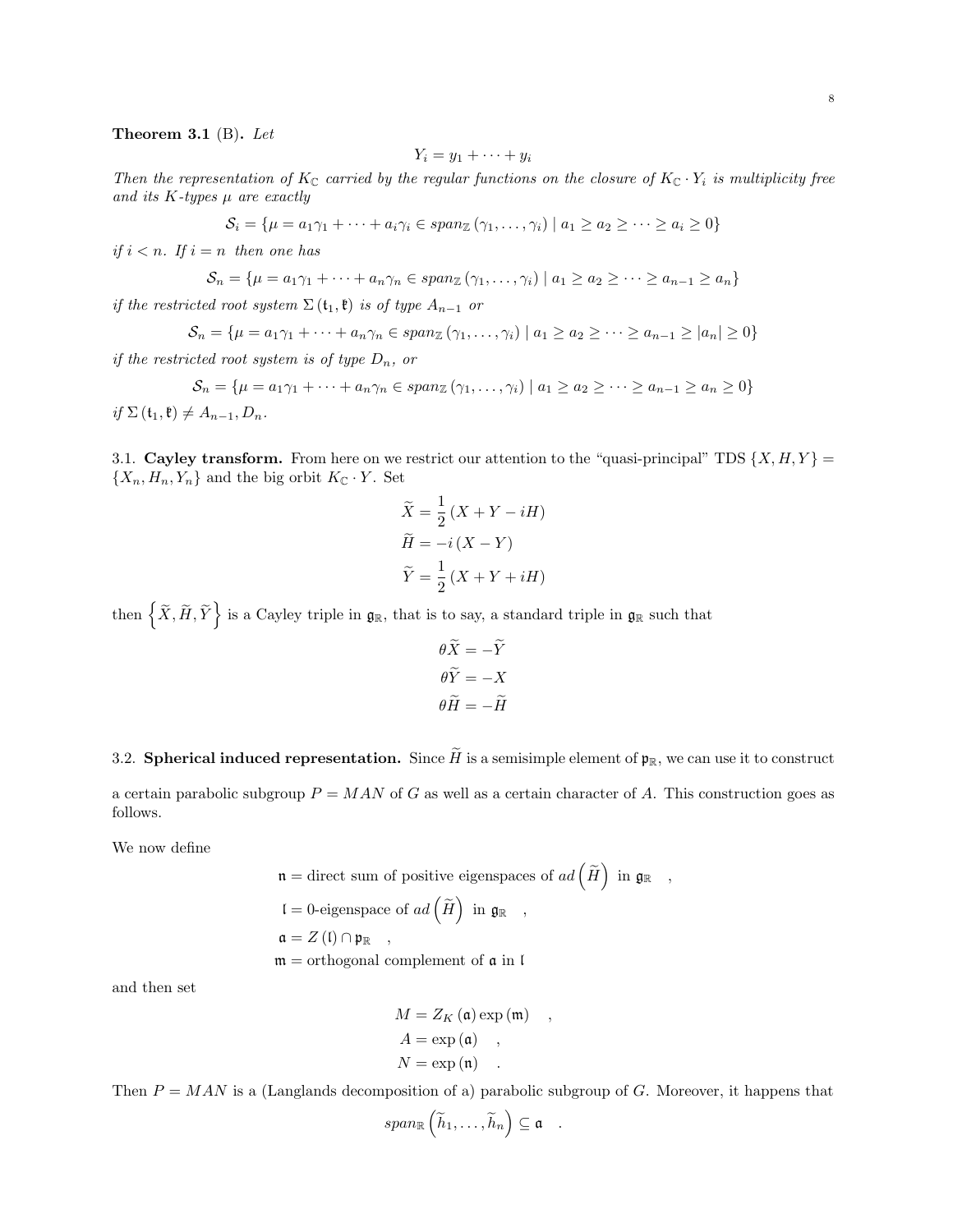Now let  $\nu$  be the element of the real dual space  $\mathfrak{a}^*$  of  $\mathfrak a$  such that

$$
\nu(h) = B_0\left(\widetilde{H}, h\right) \qquad \forall \ h \in \mathfrak{a}_0 \quad ,
$$

where  $B_0(\cdot, \cdot)$  is the Killing form on  $\mathfrak{g}_\mathbb{R}$  restricted to a.

**Lemma 3.2.** The  $K$ -types of

$$
I(s) = Ind_{MAN}^{G} (1 \otimes e^{\nu s} \otimes 1)
$$

coincide with those of  $\mathbb{C}[\overline{K_{\mathbb{C}}\cdot Y}]$ . In particular, if V is the realization of  $I(s)$  in the compact picture then

$$
V=\bigoplus_{\mu\in\mathcal{S}}V_\mu
$$

with each K-type occuring with multiplicity one and in the Z-span of the weights  $\gamma_i \in \Gamma$ .

Proof. This is essentially a verification that the algebraic Frobenious reciprocity argument used to determine the K-types in  $\mathbb{C}[\overline{K_{\mathbb{C}}\cdot Y}]$  is compatible with the analytic Frobenious reciprocity argument used to identify the K-types of  $I(s)$ . The key to this is the observation that  $\mathfrak{m}$  is preserved by the Cayley transform.

 $\blacksquare$  This lemma provides us with a replication of circumstance  $(i')$ .

To replicate circumstance  $(ii')$ , we consider

$$
w = \exp\left(\frac{\pi}{2}\left(\widetilde{X} - \widetilde{Y}\right)\right) \in K \quad .
$$

It then happens that

**Lemma 3.3.** With  $P = MAN$ ,  $\nu \in \mathfrak{a}^*$  and  $w \in N_K(\mathfrak{a})$  defined as above, we have

\n- $$
w \in N_K(\mathfrak{a});
$$
\n- $w P w^{-1} = \overline{P}$ , the parabolic opposite to  $P$
\n- $Ad^*(w) \nu = -\nu$
\n

I now quote a fundamental result of Knapp and Zuckerman

Theorem 3.4. Suppose

$$
w \in N_K(\mathfrak{a})
$$
,  $wPw^{-1} = \overline{P}$ ,  $Ad^*(w)\nu = -\nu$ 

then the Langlands quotient of  $Ind_{MAN}^G (1 \otimes e^{\nu} \otimes 1)$  carries a non-degenerate hermitian form.

Since for generic s spherically induced representations are irreducible, Lemma , Theorem and a Jantzen filtration argument gives us a invariant non-degenertate hermitian form on each irreducible submodule of

$$
I(s) = Ind_{MAN}^{G} (1 \otimes e^{s\nu} \otimes 1) .
$$

 $\blacksquare$  We thus arrive at a replication of circumstance  $(ii')$ .

As for circumstance  $(iii)$ , well, the existence of the strongly orthogonal non-compact root vectors is the foundation of our whole setup.

We're now up to circumstance (iv), the appearance of finite-dimensional subrepresentations within  $I(s)$  for certain s.

**Lemma 3.5.** Let  $r \in \frac{1}{2}N$  be defined by

$$
\frac{1}{2} \sum_{\alpha \in \Sigma(\mathfrak{t}_1, \mathfrak{g})} m_{\alpha} \alpha = r \left( \gamma_1 + \dots + \gamma_n \right)
$$

Then, for any integer k,  $I(2k+r)$  contains a irreducible finite-dimensional spherical representation of g of highest weight  $k(\gamma_1 + \cdots + \gamma_n)$ .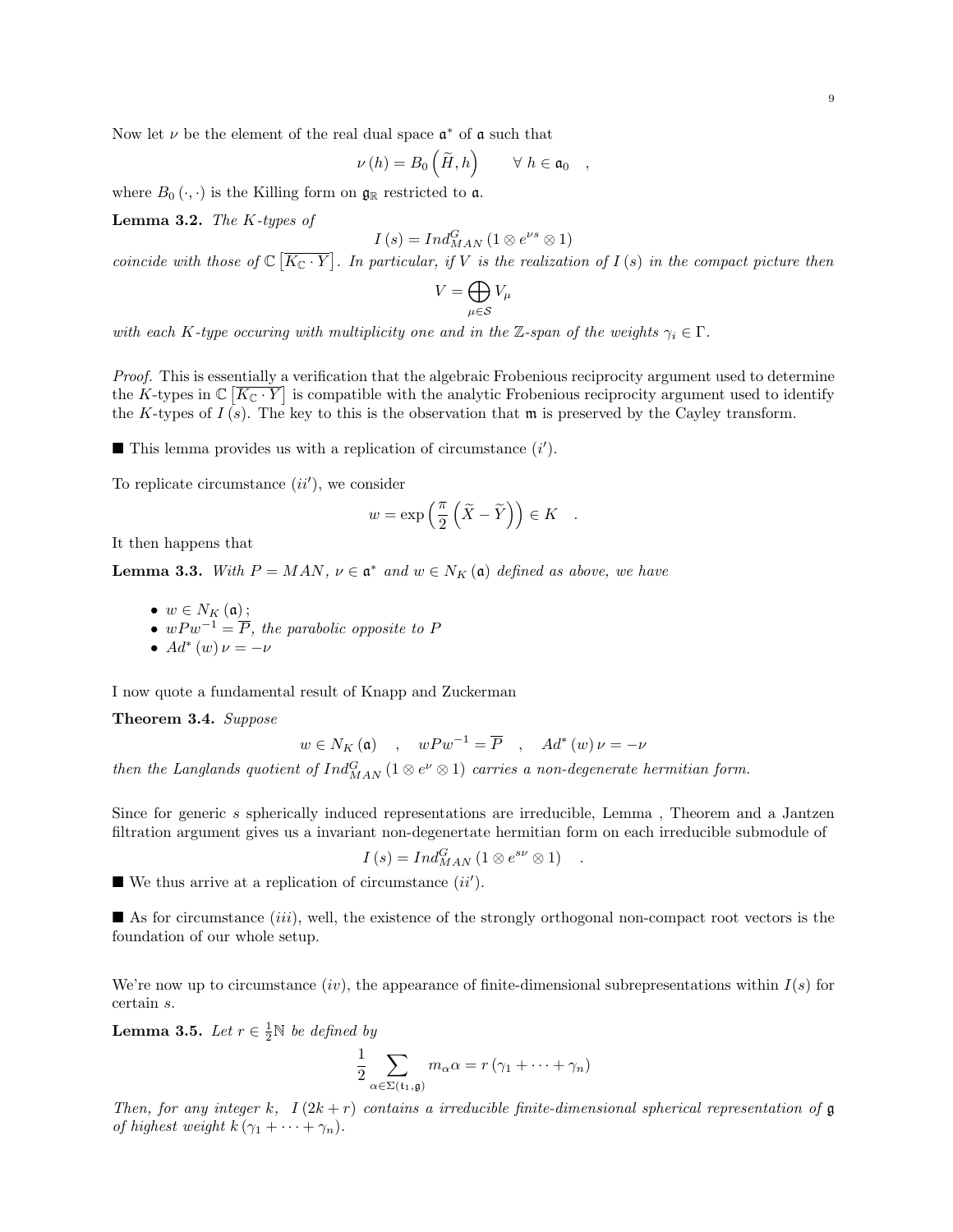Proof. In Helgason, Groups and Geometric Analysis, one can find the following statement.<sup>5</sup>

**Theorem 3.6.** Let  $\pi$  be an irreducible finite-dimensional representation of G. Then the following statements are equivalent.

- (i)  $\pi$  has a non-zero K-fixed vector.
- (ii) The highest weight  $\nu$  of  $\pi$  vanishes on  $t_0 \subset \mathfrak{m}$ , and the restriction of  $\nu$  to  $\mathfrak{a}$  is such that

$$
\frac{\langle \nu, \beta \rangle}{\langle \beta, \beta \rangle} \in \mathbb{Z} \text{ for every restricted root } \beta \in \mathbb{Z}
$$

It is easy to see that the weights  $k\mu_n = k(\gamma_1 + \cdots + \gamma_n)$  satisfy the conditions (ii), and so there exists a finite-dimensional spherical representation of highest weight  $k\mu_n$ . Moreover, if  $\phi_\nu$  is the highest weight vector for such a representation  $\pi_k$  and  $\phi_K$  is the corresponding spherical vector, it is easy to see that the matrix element functions

$$
\phi(g) = \langle \pi(g) \phi_{\nu}, \phi_{K} \rangle
$$

transform as the irreducible finite-dimensional representation contragredient to  $\pi$ , and moreover

$$
\phi(g) \in I(2k+r) \quad .
$$

These last two statements follow from easy calculations that are carried out very explicitly in Knapp's book (Representation Theory of Semisimple Groups, §9.6)

 $\blacksquare$  We thus have a replication of circumstance  $(iv)$ .

Lastly, we turn to task of replicating circumstance  $(v)$  in our generalized setting. Again our goal is not so much to replicate the Jordan algebraic Capelli operator per se, but rather to find a representation theoretical construct that provides the same functionality. And here again, once we figure out what we're looking for, we find the problem has been solved several times over in the literature.

So what are we looking for? Well, ostensibly, the Kostant-Sahi Capelli operators are born from the Jordan norm on **n**. This form provides a homogeneous polynomial on **n** which by duality leads to a certain constant coefficient operator on  $C^{\infty}(\mathfrak{n})$ . Interpreting the latter as the representation space for  $I(s)$ , this operator becomes a certain L-quasi-invariant differential operator intertwining I (1) with  $I(-1)$ . Cayley transforming to the compact picture, yields a K-invariant operator on  $K/M$  that continues to intertwine  $I(1)$  and  $I(-1)$ . Then via the Harish-Chandra homomorphism Kostant and Sahi obtain the formula for the eigenvalue of D on a K-type  $V_{\alpha}$ . That seems a lot to ask for.

Not so. First of all, from an old paper of Kostant (Verma modules, and the existence of quasi-invariant differential operators) there is a natural duality (corresponding to differentiation functions in  $Ind_{MAN}^G$  (1 ⊗  $e^{\nu} \otimes 1$ ) at the identity), that reduces the problem of finding differential operators intertwining two spherical principal series representations to the problem of finding intertwining maps between generalized Verma modules of scalar type. The latter gadgets are defined as follows.

**Definition 3.7.** Let q be a parabolic subalgebra of q and E a 1-dimensional representation of p. The corresponding generalized Verma module of scalar type is

$$
U\left( \frak{g}\right) \otimes_{U\left( \frak{p}\right) }E\quad .
$$

Suppose now that E and E' are two 1-dimensional  $\mathfrak{q}\text{-modules}$ , having non-zero elements e and e' of weight  $\lambda$  and  $\lambda'$  with respect to the **a**-part of **q**. (**q** = **m** + **a** + **n** is the usual Langlands decomposition). Then every g-homomorphism

$$
\phi: U(\mathfrak{g}) \otimes_{U(\mathfrak{p})} E' \quad \rightarrow \quad U(\mathfrak{g}) \otimes_{U(\mathfrak{p})} E
$$

 $5<sub>pg. 535</sub>$ .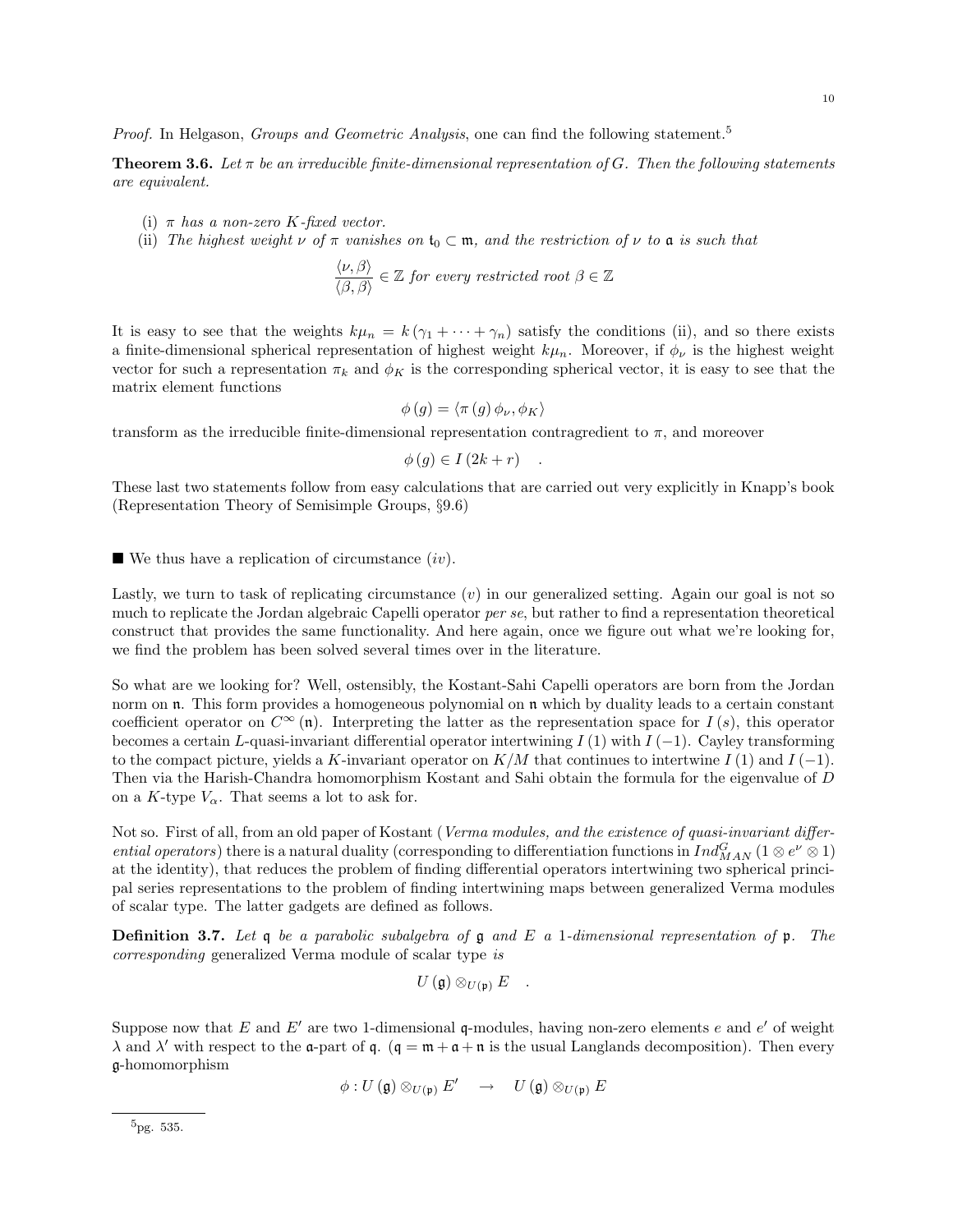is determined by the image  $\phi(1 \otimes e')$ . Via the Poincare-Birkhoff-Witt theorem we can write

$$
\phi(1\otimes e')=u\otimes e
$$

for some  $u \in U(\overline{\mathfrak{n}})$ . Since E and E' are 1-dimensional and  $\mathfrak{m}$  is semisimple, it follows that  $u \in U(\overline{\mathfrak{n}})^{\mathfrak{m}}$ . Morever, since  $\phi$  must be in particular an a-homomorphism, u must have weight  $\lambda' - \lambda$ . Hence, u must be an l-semi-invariant in  $U(\overline{\mathfrak{n}})$ . Moreover, u has to be annihilated by  $\mathfrak{n}$  since  $1 \otimes e'$  is annihilated by  $\mathfrak{n}$ . Finally, just as in the case of ordinary Verma modules (in fact, it follows from this case since every generalized Verma module is a quotient of an ordinary Verma module),  $U(\mathfrak{g}) \otimes_{U(\mathfrak{p})} E'$  and  $U(\mathfrak{g}) \otimes_{U(\mathfrak{p})} E$  have to have the same infinitesimal character, and this leads to the stipulation that there exist a Weyl group element such that

$$
w(\lambda + \rho) = \lambda' + \rho
$$

How are we going to find such a u? Easy. Remember our finite-dimensional subrepresentation  $F_u \subset I(1)$ . It is easy to see that in the noncompact picture this correspond to a certain g-invariant set of polynomials on  $\overline{\mathfrak{n}}$ . Moreover,  $F_{\mu}$  is spherical, and its highest weight vector  $\psi$  is  $\mathfrak{m}$ -invariant and l-semi-invariant.It follows that the image of  $\psi$  in  $U(\mathfrak{n})$  via the symmeterizer map will have all the properties we need for u except possibly (\*\*\*). But it's just as easy to check that (\*\*\*) holds as well - using the same Weyl group element w we used to establish the existence of the hermitian form on  $I(s)$ .

There is a even easier way to get one's hands on a suitable intertwining operator. Consider the monomial

$$
\psi(y)=y_1\cdots y_n
$$

It is trivial to check that

- $\psi$  in *M*-invariant
- $\psi$  has weight  $-\mu_n = \gamma_1 + \cdots + \gamma_n$
- viewed as a polynomial in  $S(\mathfrak{g})$ ,  $\psi$  is annihilated by  $\overline{\mathfrak{n}}$ .

and so  $\psi$  is the lowest weight vector of an irreducible finite-dimensional spherical representation of  $\mathfrak{g}$ .

 $\blacksquare'$  The highest weight vector  $\psi$  should provide the same functionality as the Kostant-Sahi Capelli operators, and so should provide a replication of circumstance  $(v)$ .

Remark 3.8. The gap between "should" and "will" in the above lies in the fact that I still need to detail the transport of  $\psi$  to a K-invariant differential operator D on K/(K ∩ L) and then determine the eigenvalues D on the K-types in  $V$ .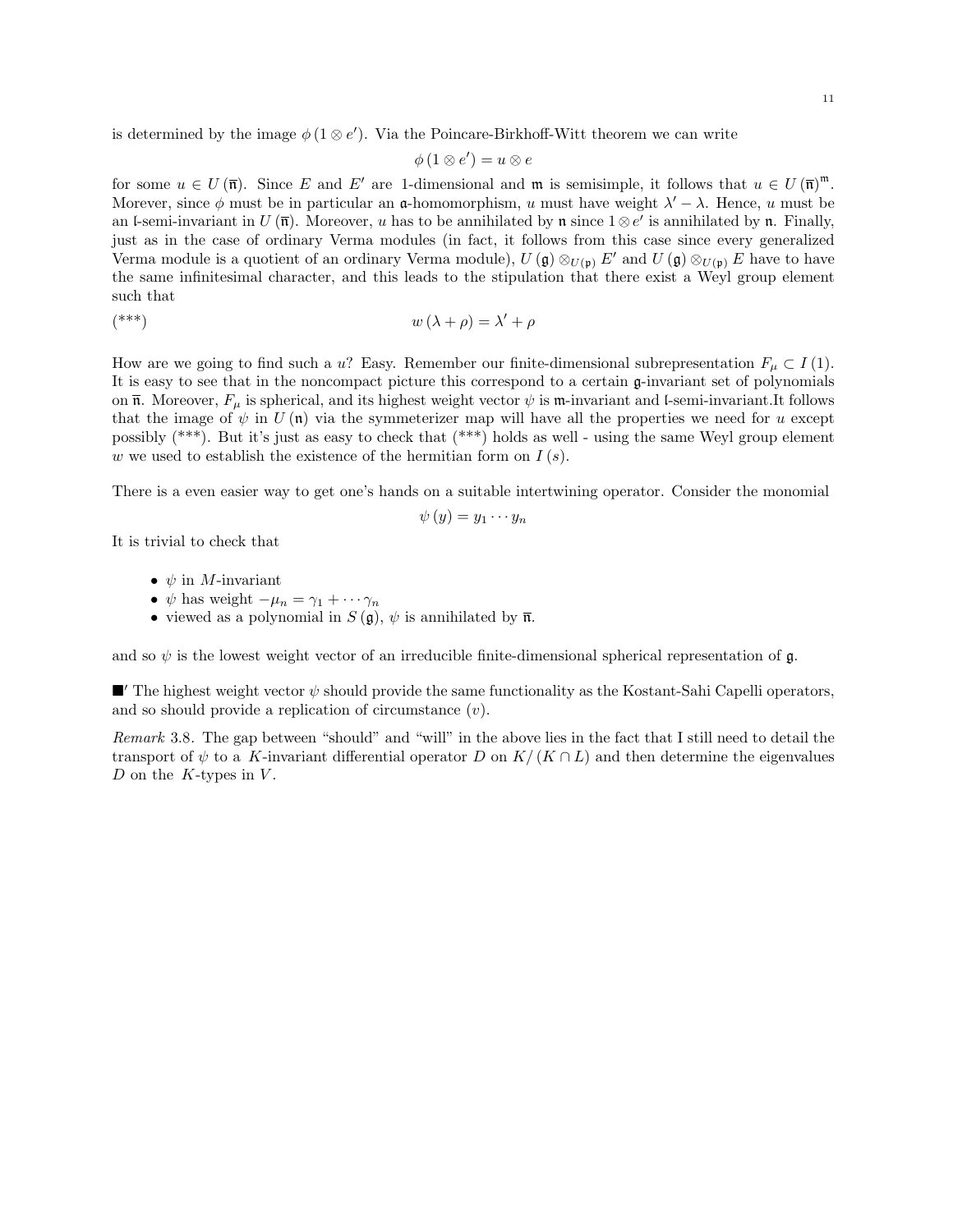# Appendix A. Closure Relations for Spherical Nilpotent Orbits of Classical Real Linear **GROUPS**

To indicate exactly which spherical orbits are constructible by our sequences of strongly orthogonal noncompact weights, we display below the closure relations for the spherical orbits of classical real linear Lie groups; or rather those cases for which we've identified a nice pattern (the closure diagrams of  $SU(p, q)$ ) and  $SO(p,q)$  get rather complicated as p and q increase). The double lines in the diagram indicate the simple chains of spherical nilpotent orbits closures corresponding to sequences of strongly orthogonal noncompact weights (cf. Remark 2.1.3.). In the Hermitian symmetric cases we indicate both the chains lying in  $\mathfrak{p}_+$  and those lying in p−. Our notation for the orbits is somewhere between that of King and Djokovic. Briefly, following King, we indicate particular orbits by expressions of the form  $(\pm n_1)^{m_1}(\pm n_2)^{m_2}\cdots(\pm n_k)^{m_k}$ , where a factor of the form  $(\pm n_i)^{m_i}$  indicates the occurance of a signed a row of alternating '+' and '-' signs, of length  $n_i$ , beginning with a  $\pm$  sign, and occuring with multiplicity  $m_i$ . However, Djokovic's algorithm makes use of unsigned rows (actually, unsigned "genes") rather than rows that are more commonly represented as even signed rows; we indicate such an unsigned row of length n occuring with multiplicity  $m$  by a factor of the form  $(n)^m$ . Thus, for example,

.



A.1.  $SL(n,\mathbb{R})$ .

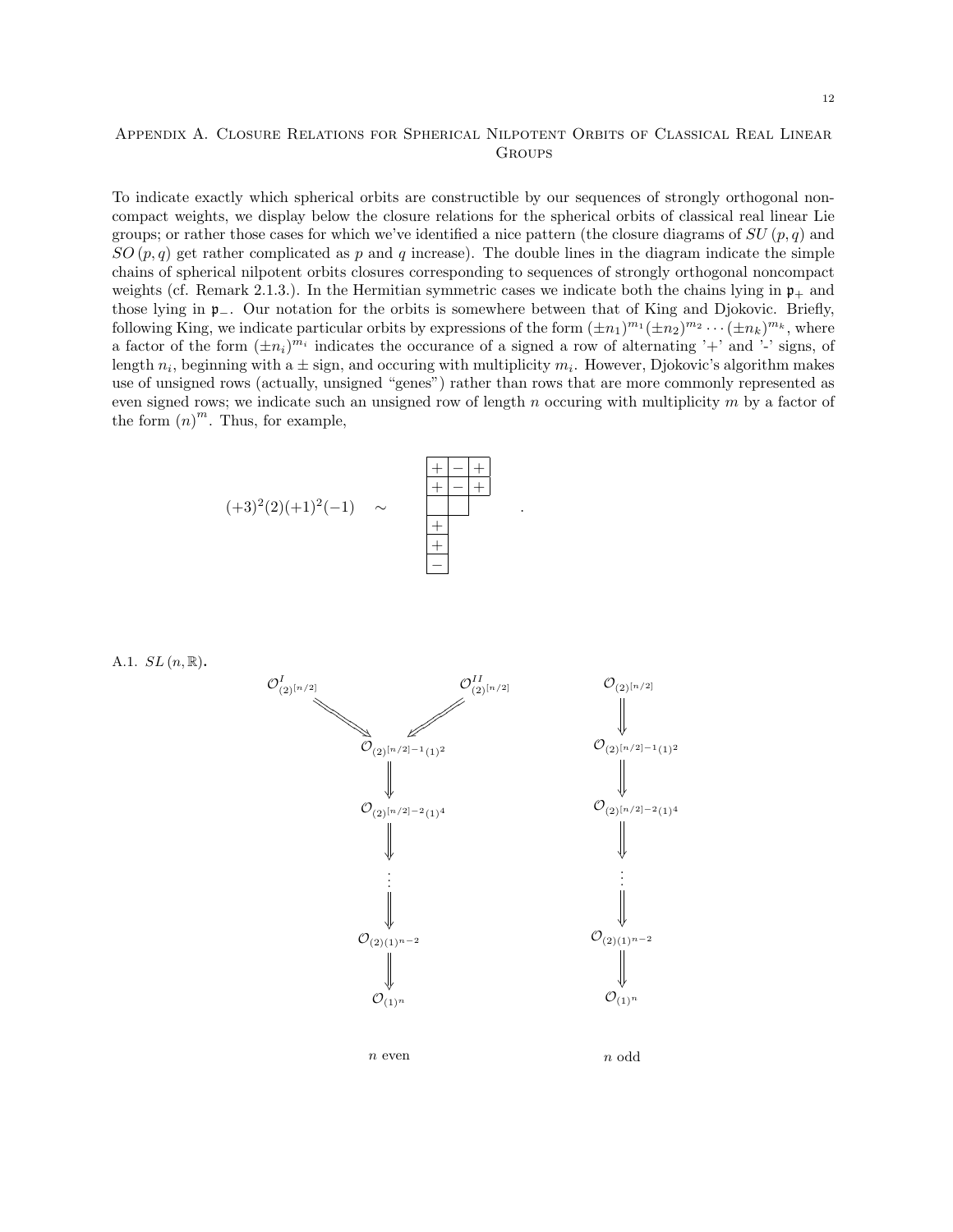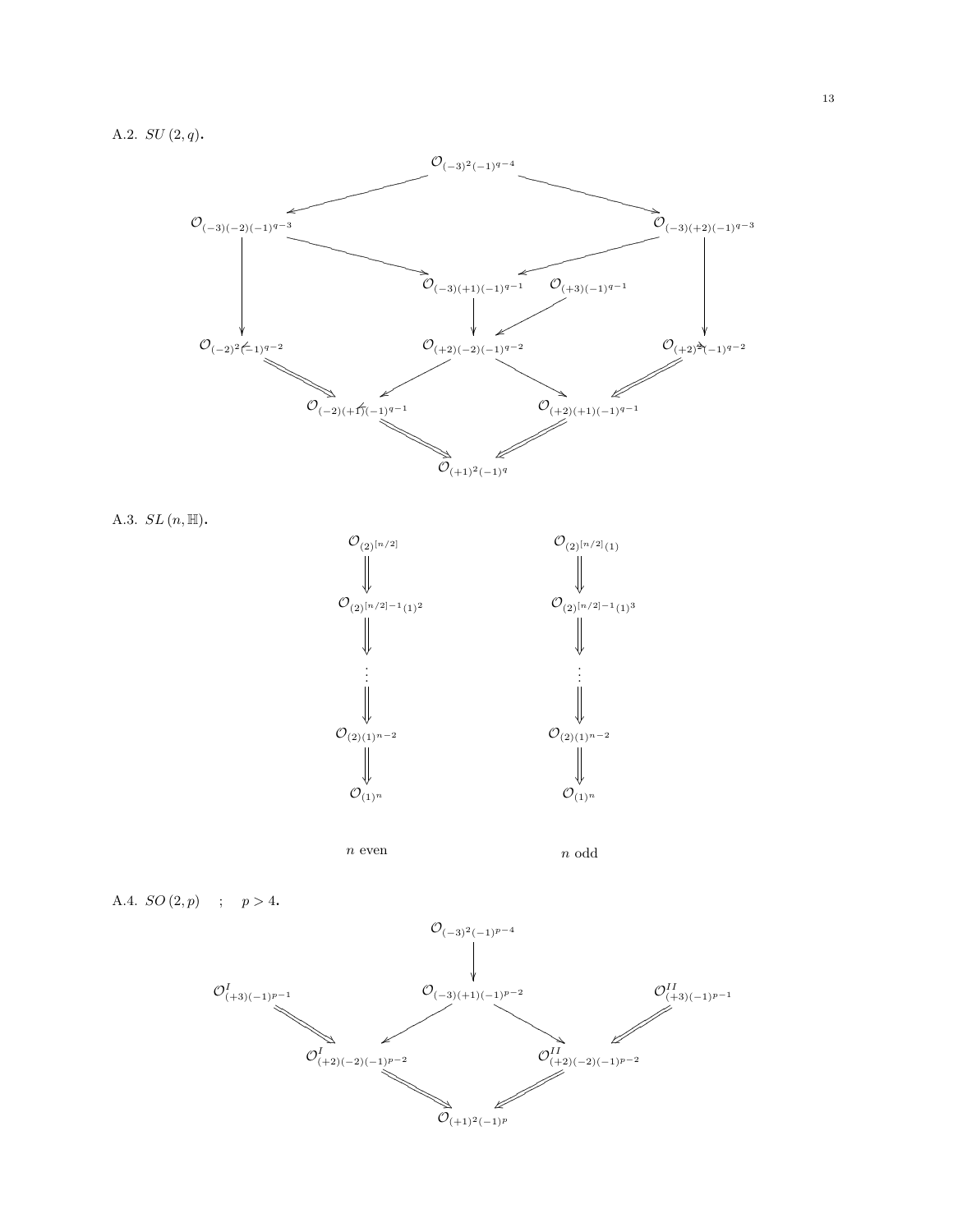

where

 $\mathcal{O}_{r,s} = \mathcal{O}_{(+2)^r(-2)^s(1)^{n-2r-2s}}$ 

A.6.  $Sp(n, \mathbb{R})$ .



where

$$
\mathcal{O}_{r,s} = \mathcal{O}_{(+2)^r(-2)^s(+1)^{n-r-s}(-1)^{n-r-s}}
$$